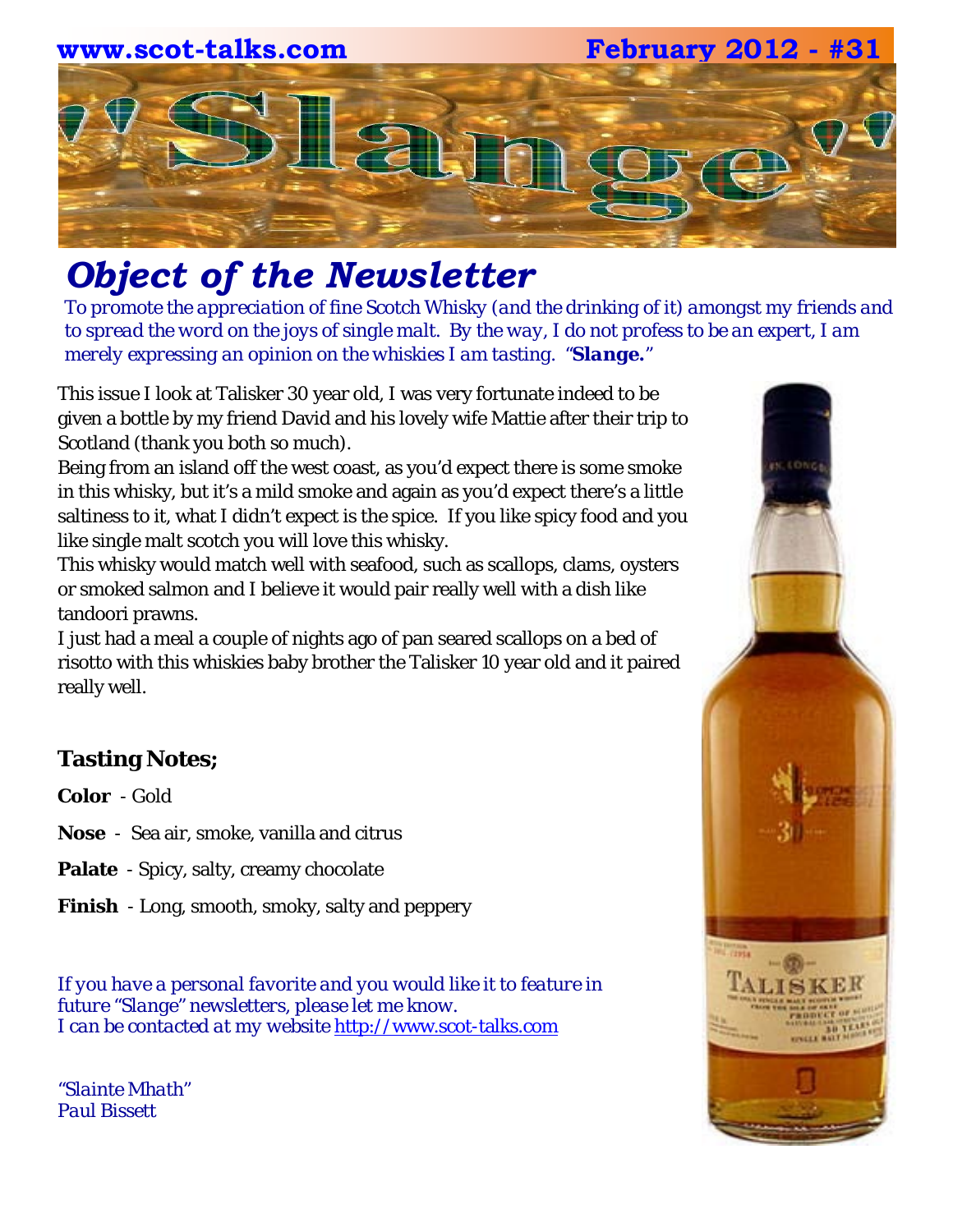

# **A wee bit of History**

The Talisker Distillery (the only one on the Isle of Skye, off the West coast of Scotland) can be found near the village of Carbost, on the shore of Loch Harport (marked by the Red balloon on the map below).

The distillery was started in 1843 by Hugh and Kenneth MacAskill from the island of Eigg. Hugh was a senior tenant farmer, who leased land to others and acquired the lease of Talisker House and estate from Macleod, chief of the clan Macleod.

After the brothers' deaths the distillery was eventually acquired by a partnership between Grigor Allan, Procurator Fiscal of Morayshire, and Roderick Kemp, a wine and spirits merchant, and substantial sums of money were invested in rebuilding and refitting the distillery. By this time the whisky was gaining a reputation for itself. The famous author Robert Louis Stevenson mentions it in a poem, 'The Scotsman's Return from Abroad' in 1880;

### *The king o' drinks, as I conceive it, Talisker, Islay or Glenlivit.*

In 1892, Kemp bought the Macallan distillery on Speyside and Allan took over the entire ownership of Talisker and merged it with Dailuaine to form the Daluaine-Talisker Distilleries Ltd. This company extended the premises at Talisker, built a pier, a tramway to link it to the distillery and houses to accommodate the employees and excise officer.

In 1925 through a previous merger with some of the founding members of the 'big five' the distillery became fully owned by United Distillers. The distillery was partly rebuilt in 1960 after a fire.

In 1988/89, the brand was chosen by United Distillers for their Classic Malts series.

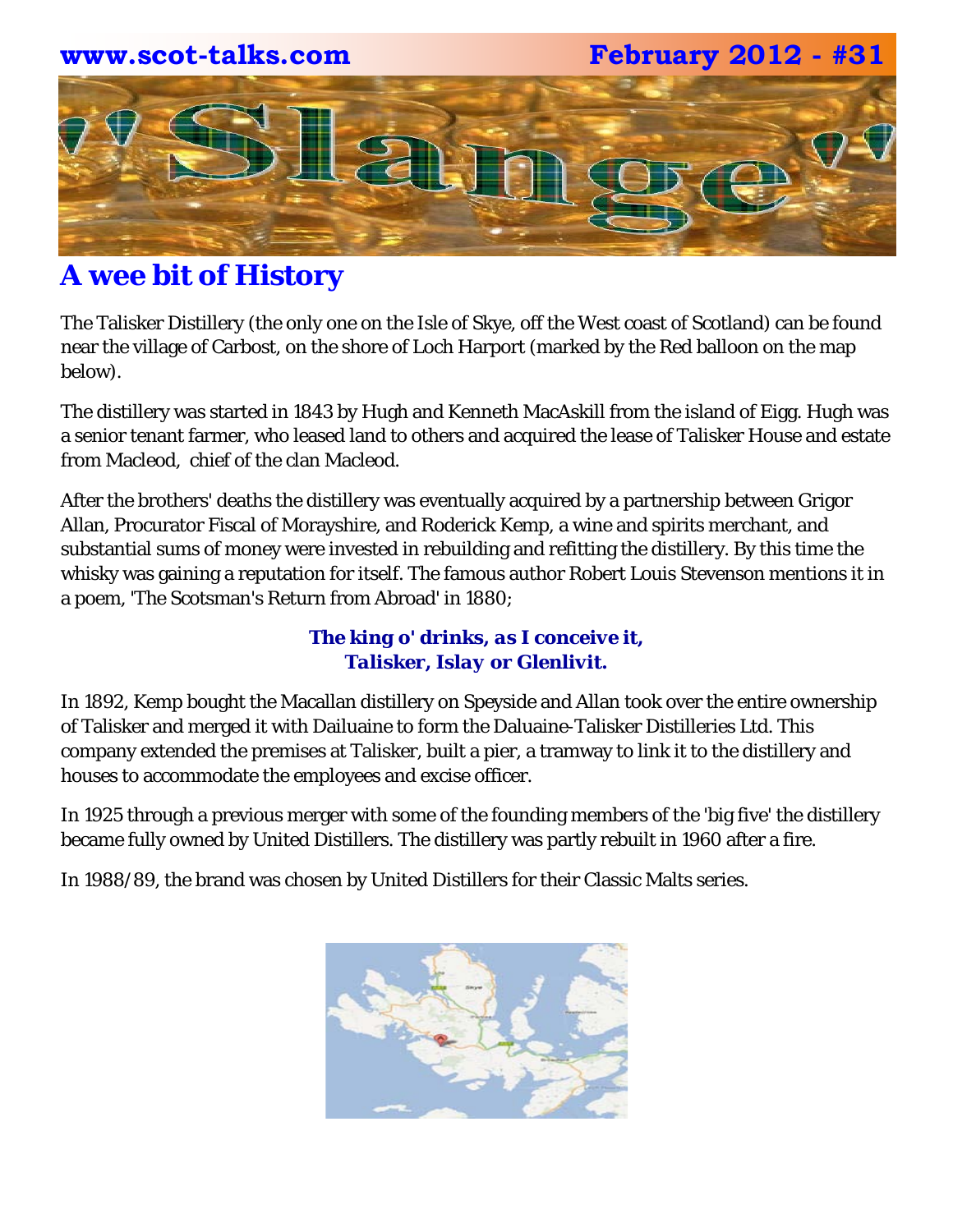**www.scot-talks.com February 2012 - #31**



Below is a simple guide to help you choose your single malt Whisky, and the flavor notes you should expect from it. Being Scottish I recommend you find a likely candidate and try it in a bar before buying the whole bottle. With each issue of the newsletter I will add in another Whisky to the flavor map. This Issue; **Talisker 30 years old.** 

For more information go to *[http://www.malts.com/index.php/en\\_us/Our-](http://www.malts.com/index.php/en_us/Our-Whiskies/Talisker?extra=66)[Whiskies/Talisker?extra=66](http://www.malts.com/index.php/en_us/Our-Whiskies/Talisker?extra=66)*